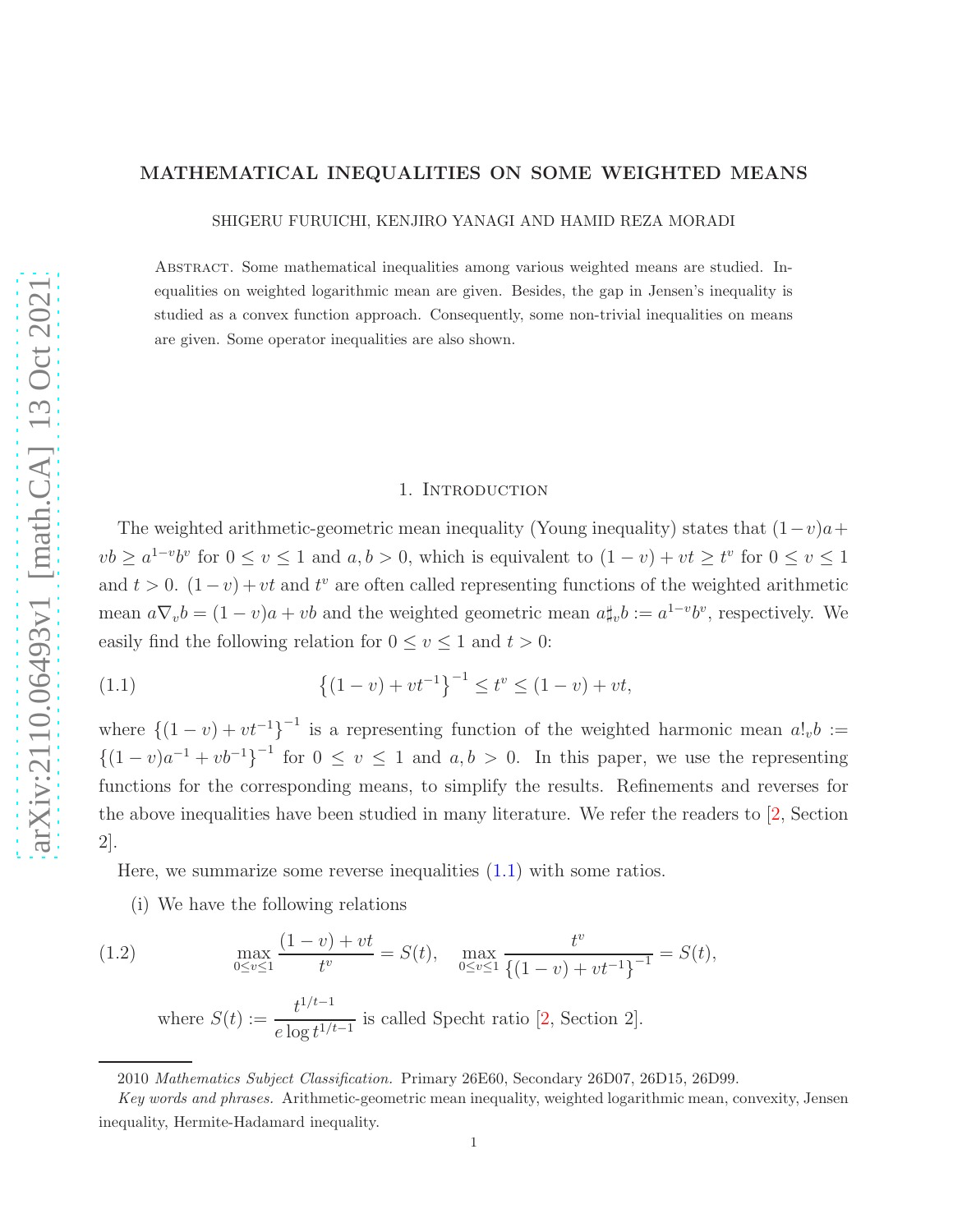(ii) We also have the following relation

(1.3) 
$$
\max_{0 \le v \le 1} \frac{(1-v) + vt}{\{(1-v) + vt^{-1}\}^{-1}} = K(t),
$$

<span id="page-1-0"></span>where  $K(t) := \frac{(t+1)^2}{4t}$ 4t is called Kantorovich constant [\[2,](#page-9-0) Section 2].

From the relations  $(1.2)$  and  $(1.3)$ , we have some reverse inequalities for  $(1.1)$  as

$$
(1-v) + vt \le S(t)t^v, \quad t^v \le S(t) \left\{ (1-v) + vt^{-1} \right\}^{-1}, \quad (1-v) + vt \le K(t) \left\{ (1-v) + vt^{-1} \right\}^{-1}
$$

for  $0 \le v \le 1$  and  $t > 0$ .

<span id="page-1-1"></span>In the paper [\[4\]](#page-9-1), the following relations were obtained.

(1.4) 
$$
t^v \le f_v(t) \le \frac{1}{2} \{ t^v + (1 - v) + vt \} \le (1 - v) + vt
$$

where for  $0\leq v\leq 1$  and  $t>0$ 

<span id="page-1-2"></span>
$$
(1.5) \t f_v(t) := \frac{1}{\log t} \left\{ \frac{1-v}{v} (t^v - 1) + \frac{v}{1-v} (t - t^v) \right\} = L_{1/2}(t^v, 1) \sharp_{\frac{v}{1-v}} L_{1/2}(t, 1)
$$

is the representing function of the weighted logarithmic mean

$$
L_v(a,b) := \frac{1}{\log a - \log b} \left\{ \frac{1-v}{v} (a - a^{1-v} b^v) + \frac{v}{1-v} (a^{1-v} b^v - b) \right\}, \quad (a, b > 0, a \neq b)
$$

with  $L_v(a, a) := a$ . So, we easily find  $L_v(1, t) = f_v(t) = t \cdot L_v(1/t, 1)$  and the relation for four weighted means as

$$
a!_v b \le a \sharp_v b \le L_v(a, b) \le a \nabla_v b.
$$

In addition, the further tight lower bound of  $L_v(1, t)$  was given in [\[1\]](#page-9-2):

$$
t^{v} \le t^{v/2} \nabla_v t^{(1+v)/2} \le L_v(t, 1).
$$

Note that  $L_{1/2}(a, b) = \frac{a - b}{\ln a}$  $\log a - \log b$ for  $a \neq b$  and so  $L_{1/2}(1,t) = L_{1/2}(t, 1) = f_{1/2}(t) = \frac{t - 1}{\log t}$ for  $t \neq 1$ .

As generalized results from convex analysis, some extended results for the logarithmic mean have been obtained in  $[5, 6]$  $[5, 6]$ .

In this paper, we give reverse inequalities for  $(1.4)$ . Certain new inequalities for convex functions are also established. Using these, we derive refinements of arithmetic-logarithmic mean and Hermite-Hadamard inequalities.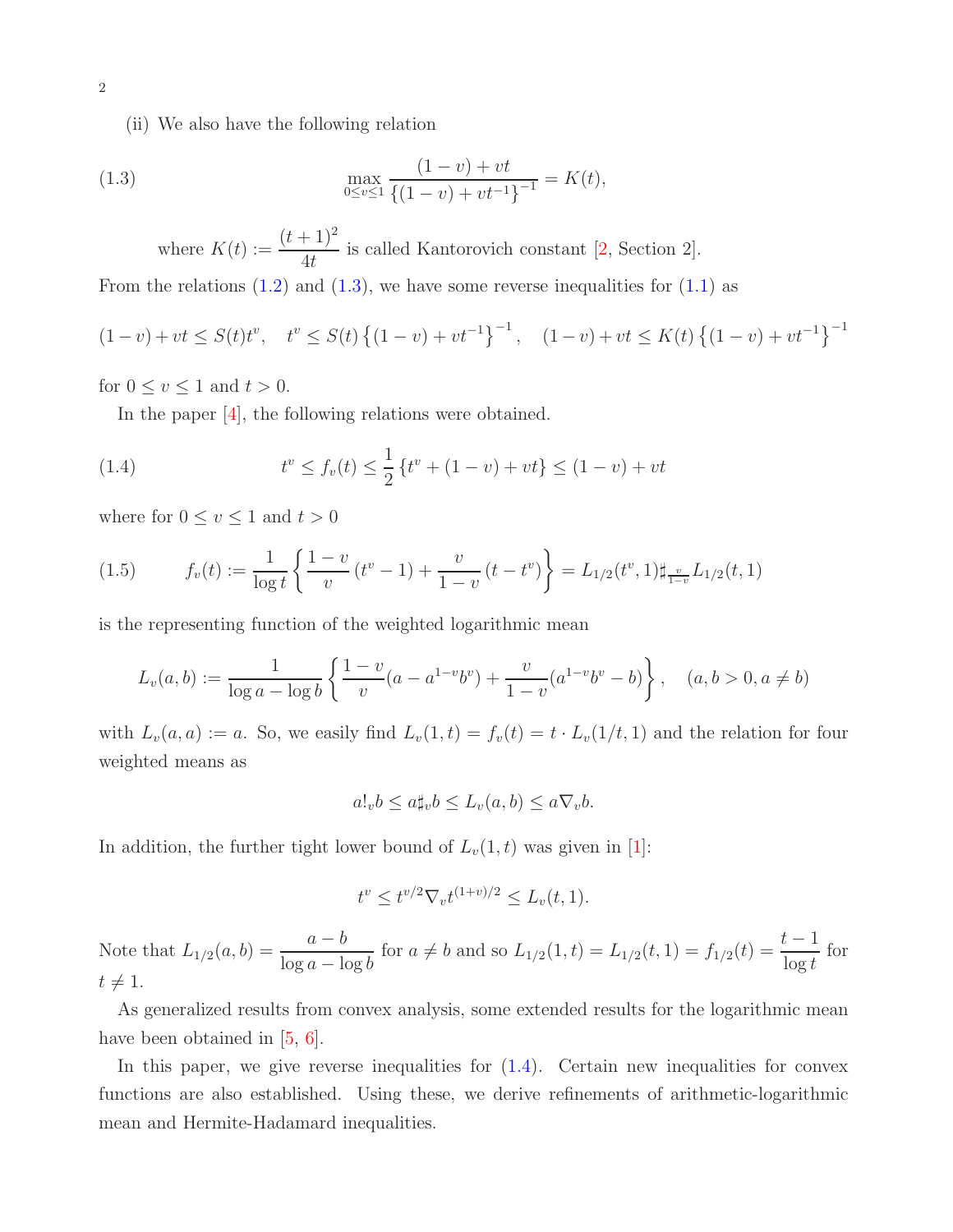We start this section with the following theorem.

<span id="page-2-4"></span>**Theorem 2.1.** For  $0 \le v \le 1$  and  $t > 0$ , we have

(i) 
$$
f_v(t) \leq (\max\{1, 1/t\} \cdot L_{1/2}(t, 1)) t^v
$$
.  
\n(ii)  $\frac{1}{2} \{t^v + (1 - v) + vt\} \leq \left(\frac{S(t) + 1}{2}\right) f_v(t)$ .

Proof. (i) We have the following

$$
\frac{f_v(t)}{t^v} = \frac{1}{t^v \log t} \frac{(1-v)^2(t^v - 1) + v^2(t - t^v)}{v(1-v)}
$$
\n
$$
= \frac{1}{\log t} \frac{(1-2v)t^v + v^2t - (1-v)^2}{v(1-v)t^v}
$$
\n
$$
= \frac{1}{\log t} \left\{ \frac{1-2v}{v(1-v)} + \frac{v}{1-v}t^{1-v} - \frac{1-v}{v}t^{-v} \right\}
$$
\n
$$
= \frac{1}{\log t} \left\{ \left( \frac{1-v}{v} - \frac{v}{1-v} \right) + \frac{v}{1-v}t^{1-v} - \frac{1-v}{v}t^{-v} \right\}
$$
\n
$$
= \frac{1}{\log t} \left\{ \frac{v}{1-v}(t^{1-v} - 1) - \frac{1-v}{v}(t^{-v} - 1) \right\}
$$
\n
$$
= \frac{1}{\log t} \left\{ v \frac{t^{1-v} - 1}{1-v} + (1-v) \frac{t^{-v} - 1}{-v} \right\}.
$$

Since  $t^{1-v} - 1 \ge \log t^{1-v} = (1 - v) \log t$ ,

<span id="page-2-2"></span>(2.1) 
$$
\frac{t^{1-v} - 1}{1 - v} \ge \log t.
$$

Since  $t^{-v} - 1 \ge \log t^{-v} = -v \log t$ ,

$$
\frac{t^{-v}-1}{-v} \le \log t.
$$

Since  $t^{1-v} - 1 \le (1 - v)t + v - 1 = (1 - v)(t - 1),$ 

(2.3) 
$$
\frac{t^{1-v}-1}{1-v} \leq t-1.
$$

Since  $t^{-v} - 1 = (t^{-1})^v - 1 \le vt^{-1} + 1 - v - 1 = v(t^{-1} - 1),$ 

(2.4) 
$$
\frac{t^{-v}-1}{-v} \ge 1 - t^{-1} = 1 - \frac{1}{t}.
$$

When  $\log t > 0$ , it follows from  $(2.3)$ ,  $(2.2)$  that

<span id="page-2-3"></span><span id="page-2-1"></span><span id="page-2-0"></span>
$$
\frac{f_v(t)}{t^v} \le \frac{1}{\log t} \{ v(t-1) + (1-v) \log t \} \le \frac{t-1}{\log t}.
$$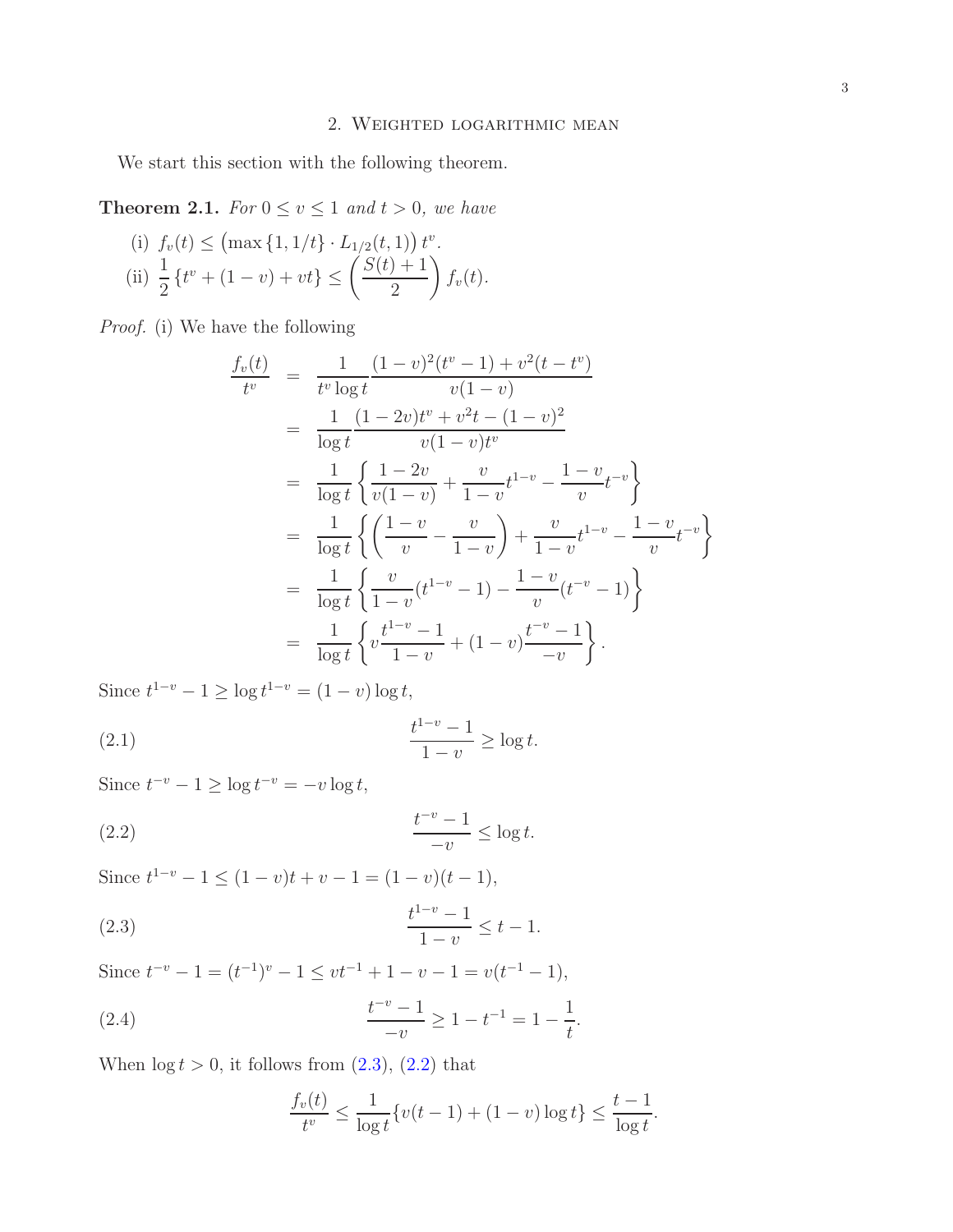When  $\log t < 0$ , it follows from  $(2.1)$ ,  $(2.4)$  that

$$
\frac{f_v(t)}{t^v} \le \frac{1}{\log t} \left\{ v \log t + (1 - v)(1 - \frac{1}{t}) \right\} \le \frac{t - 1}{t \log t}.
$$

Then we have the result.

(ii) Since  $t^v \leq f_v(t)$ , we have

$$
\frac{(t^v + vt + 1 - v)/2}{f_v(t)} \le \frac{(t^v + vt + 1 - v)/2}{t^v} = \frac{1}{2} + \frac{1}{2} \frac{\{(1 - v) + vt\}}{t^v} \le \frac{1 + S(t)}{2}.
$$

Note that (i) and (ii) in Theorem [2.1](#page-2-4) are ratio type reverse inequalities for the first and second inequalities in  $(1.4)$ , respectively.

We also have the following interesting relations on the weighted logarithmic mean.

<span id="page-3-0"></span>**Theorem 2.2.** For  $0 \le v \le 1$  and  $t > 0$ , we have

$$
\min\left\{\frac{1-v}{v},\frac{v}{1-v}\right\}L_{1/2}(t,1)\le f_v(t)\le \max\left\{\frac{1-v}{v},\frac{v}{1-v}\right\}L_{1/2}(t,1).
$$

Proof. We have the following

$$
f_v(t) = \frac{1}{\log t} \left\{ \frac{1 - v}{v}(t^v - 1) + \frac{v}{1 - v}(t - t^v) \right\}
$$
  
= 
$$
\frac{1}{\log t} \left\{ \left( \frac{1 - v}{v} - \frac{v}{1 - v} \right) (t^v - 1) + \frac{v}{1 - v}(t - 1) \right\}
$$
  
= 
$$
\frac{t - 1}{\log t} \left\{ \left( \frac{1 - v}{v} - \frac{v}{1 - v} \right) \frac{t^v - 1}{t - 1} + \frac{v}{1 - v} \right\}
$$
  
= 
$$
\frac{t - 1}{\log t} \left\{ \frac{1 - 2v}{v(1 - v)} \frac{t^v - 1}{t - 1} + \frac{v}{1 - v} \right\}.
$$

We put  $F(t) = \frac{1 - 2v}{4}$  $v(1-v)$  $t^v-1$  $t-1$  $+$  $\overline{v}$  $1 - v$ . Then

$$
F'(t) = \frac{1 - 2v}{v(1 - v)} \frac{vt^{v-1}(t - 1) - (t^v - 1)}{(t - 1)^2}
$$
  
= 
$$
\frac{1 - 2v}{v(1 - v)} \frac{vt^v - vt^{v-1} - t^v + 1}{(t - 1)^2}
$$
  
= 
$$
\frac{1 - 2v}{v(1 - v)} \frac{t^{v-1}(t^{1 - v} - (1 - v)t - v)}{(t - 1)^2}.
$$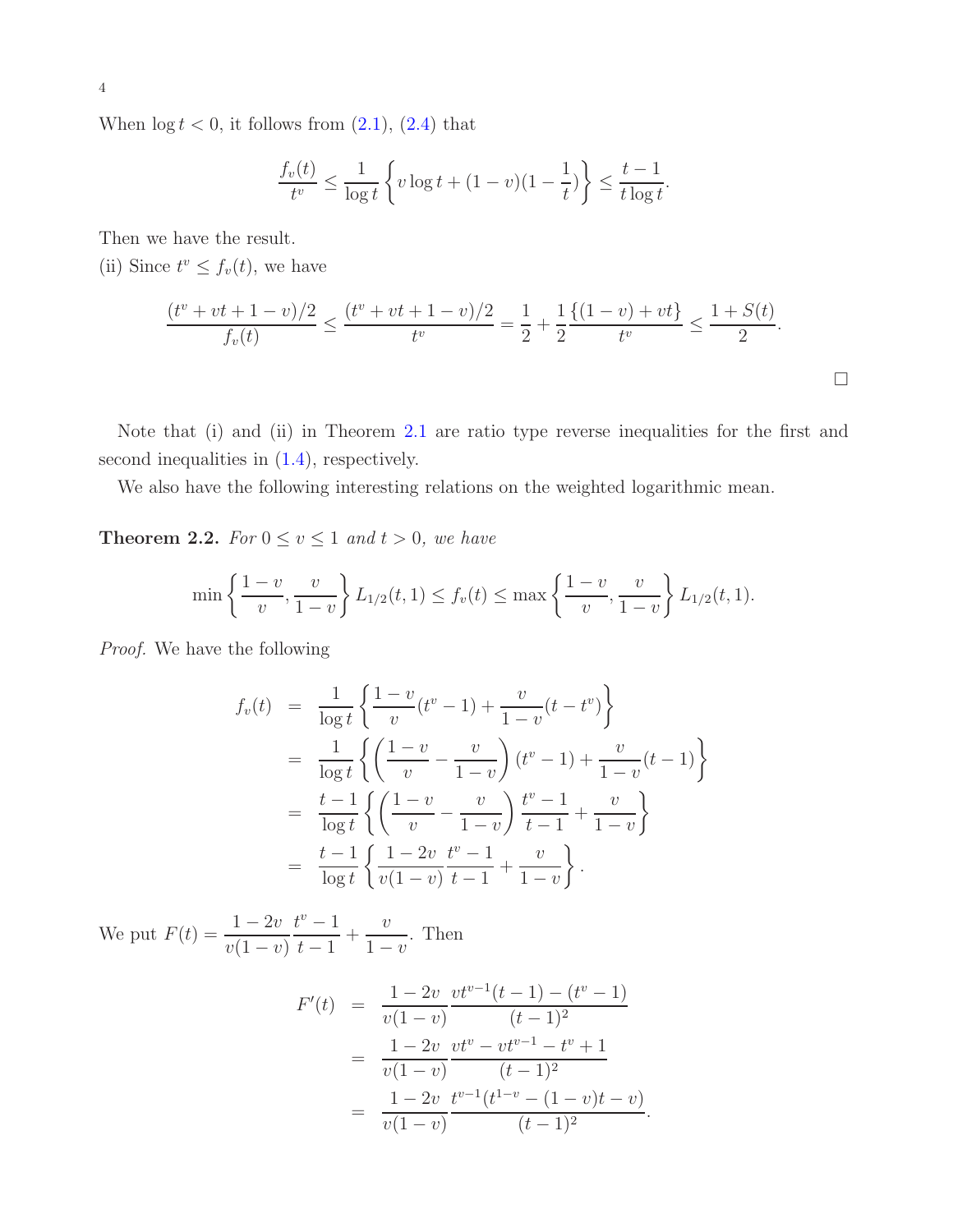Since  $(1-v)t + v \ge t^{1-v}$ ,  $F'(t) \le 0$  for  $0 < v < 1/2$ . And since

$$
\lim_{t \to \infty} F(t) = \frac{1 - 2v}{v(1 - v)} \lim_{t \to \infty} \frac{t^v - 1}{t - 1} + \frac{v}{1 - v}
$$
  
= 
$$
\frac{1 - 2v}{v(1 - v)} \lim_{t \to \infty} vt^{v-1} + \frac{v}{1 - v}
$$
  
= 
$$
\frac{1 - 2v}{v(1 - v)} \lim_{t \to \infty} \frac{v}{t^{1 - v}} + \frac{v}{1 - v} = \frac{v}{1 - v} > 0,
$$

we have inf  $F(t) = \frac{v}{1}$  $1 - v$ and  $\sup F(t) = F(0) = \frac{1 - v}{ }$  $\overline{v}$ . Since  $(1 - v)t + v \ge t^{1-v}$ ,  $F'(t) \ge 0$  for  $1/2 < v < 1$ . Then we have  $\inf F(t) = \frac{1-v}{v}$ and  $\sup F(t) = \lim_{t \to \infty} F(t) = \frac{v}{1 - \frac{v}{t}}$  $1 - v$ . Thus

$$
\min_{t} f_v(t) = \min\left\{\frac{1-v}{v}, \frac{v}{1-v}\right\} \frac{t-1}{\log t},
$$

$$
\max_{t} f_v(t) = \max\left\{\frac{1-v}{v}, \frac{v}{1-v}\right\} \frac{t-1}{\log t}.
$$

When  $v=\frac{1}{2}$  $\frac{1}{2}$ ,  $v = 0$  and  $v = 1$ , it is clear. Then we have the result.

In the end of this section, we give operator inequalities as consequence of our theorems. Since  $\int t^x dx = \frac{t^x}{\log t} + C$ , the function  $f_v(t)$  defined in [\(1.5\)](#page-1-2) can be expressed by

$$
f_v(t) = \frac{1-v}{v} \int_0^v t^x dx + \frac{v}{1-v} \int_v^1 t^x dx.
$$

For positive operators  $A, B$ , we define the weighted operator logarithmic mean as

$$
A\ell_v B := A^{1/2} f_v \left( A^{-1/2} B A^{-1/2} \right) A^{1/2} = \frac{1-v}{v} \int_0^v A \sharp_x B dx + \frac{v}{1-v} \int_v^1 A \sharp_x B dx.
$$

We see  $A\ell_{1/2}B = \int_0^1 A \sharp_x B dx$  which is the operator logarithmic mean. We also use the standard notations for the weighted arithmetic mean  $A\nabla_vB$ , the weighted geometric mean  $A\sharp_vB$  and the weighted harmonic mean  $A!_vB$  for positive operators  $A, B$  and  $0 \le v \le 1$ :

$$
A\nabla_v B := (1-v)A + vB, \ A\sharp_v B := A^{1/2} (A^{-1/2}BA^{-1/2})^v A^{1/2}, \ A!\Big|_v B := \{(1-v)A^{-1} + vB^{-1}\}^{-1},
$$
  
respectively. It was shown that [4]:

$$
A!_v B \le A \sharp_v B \le A \ell_v B \le \frac{1}{2} \left( A \sharp_v B + A \nabla_v B \right) \le A \nabla_v B.
$$

From Theorem [2.2,](#page-3-0) we have the following inequalities.

**Corollary 2.1.** For  $0 \le v \le 1$  and positive operators A, B, we have

$$
\min\left\{\frac{1-v}{v},\frac{v}{1-v}\right\}A\ell_{1/2}B \le A\ell_vB \le \max\left\{\frac{1-v}{v},\frac{v}{1-v}\right\}A\ell_{1/2}B.
$$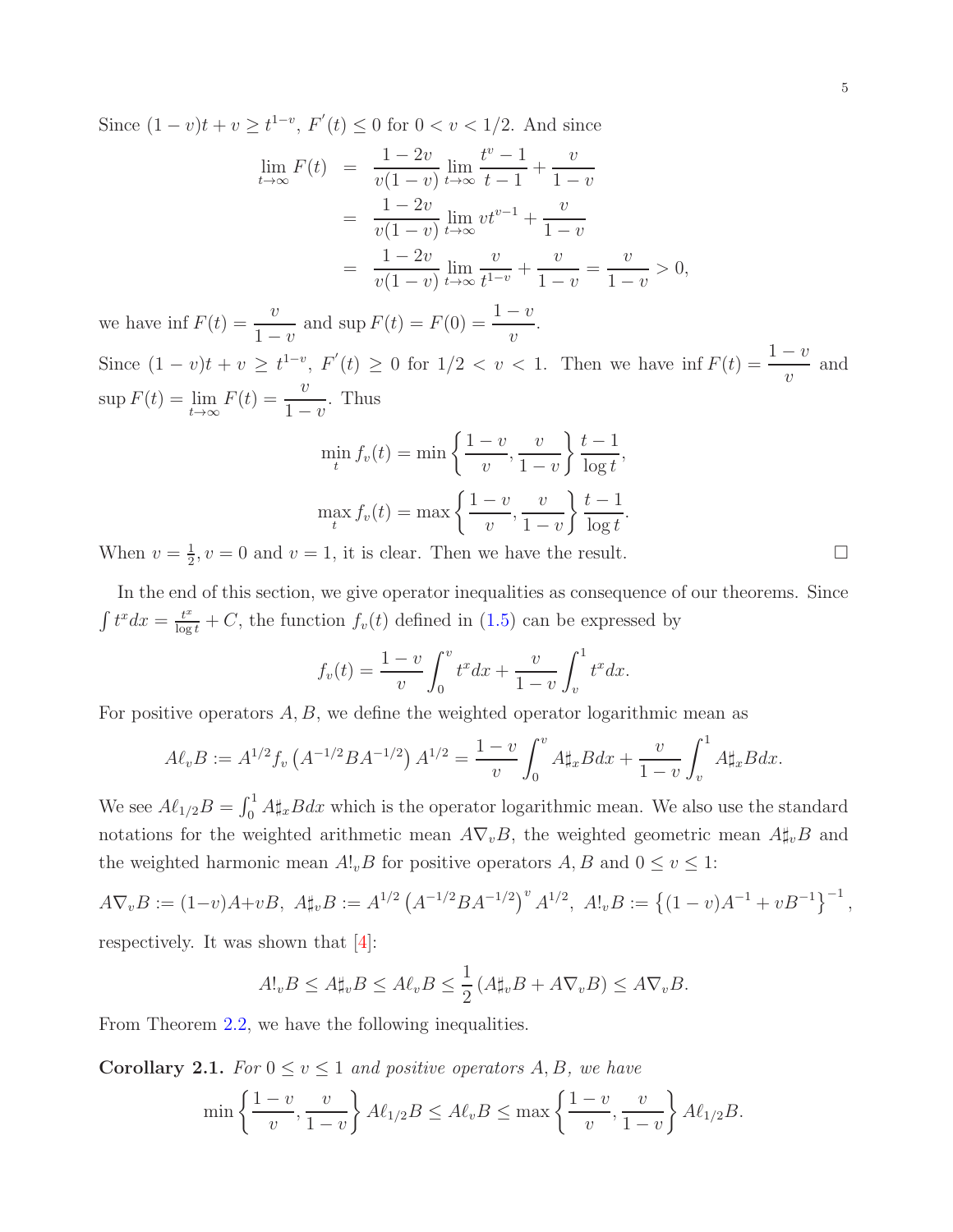From Theorem [2.1,](#page-2-4) we also have the following results.

Corollary 2.2. For  $0 \le v \le 1$  and positive operators A, B such that  $\alpha A \le B \le \beta A$  with  $0 < \alpha \leq \beta$ , we have

(i)  $A\ell_v B \leq k_1 \cdot A\sharp_v B$ , where  $k_1 := \max_{\alpha \leq t \leq \beta} (\max\{1, 1/t\} \cdot f_{1/2}(t)).$ (ii)  $A\sharp_v B + A\nabla_v B \leq k_2 \cdot A\ell_v B$ , where  $k_2 := \max_{\alpha \leq t \leq \beta} (S(t) + 1)$ .

If  $\alpha \geq 1$ , then  $k_1 =$  $\beta - 1$  $\frac{\partial^2}{\partial \log \beta}$  and  $k_2 = S(\beta) + 1$ . If  $\beta \leq 1$ , then  $k_1 =$  $\alpha - 1$  $\frac{\alpha}{\alpha \log \alpha}$  and  $k_2 = S(\alpha) + 1$ . A few complicated analysis are possible to the constants  $k_1$  and  $k_2$  for the other cases. We omit them here.

# 3. Convex functions approach

This section gives upper and lower bounds on the gap in Jensen's inequality, i.e.,

$$
\sum_{i=1}^{n} p_i f(a_i) - f\left(\sum_{i=1}^{n} p_i a_i\right)
$$

where  $f: J \subseteq \mathbb{R} \to \mathbb{R}$  is a convex function,  $a_i \in J$ , and  $p_i \geq 0$  with  $\sum_{i=1}^n$  $p_i = 1$ . The first result contains several arithmetic means inequalities.

<span id="page-5-1"></span>**Theorem 3.1.** Let  $f : J \subset \mathbb{R} \to [0, \infty)$  be a convex function and let  $a_i \in J$ ,  $p_i \geq 0$  and  $\sum_{n=1}^{\infty}$  $\sum_{i=1}^{n} p_i = 1$ . Then we have for  $m \in \mathbb{N}$ 

(3.1) 
$$
\frac{A_f^m - G_f^m}{m A_f^{m-1}} \le A_f - G_f \le \frac{A_f^m - G_f^m}{m G_f^{m-1}},
$$

where

<span id="page-5-0"></span>
$$
A_f := A_f(a_1, \dots, a_n; p_1, \dots, p_n) := \sum_{i=1}^n p_i f(a_i),
$$

and

$$
G_f := G_f(a_1, \dots, a_n; p_1, \dots, p_n) := f\left(\sum_{i=1}^n p_i a_i\right).
$$

*Proof.* We use the identity  $a^m - b^m = (a - b)(a^{m-1} + a^{m-2}b + \cdots + ab^{m-2} + b^{m-1})$ . If  $a \ge b > 0$ , then we have

$$
\frac{a^{m-1} + a^{m-2}b + \dots + ab^{m-2} + b^{m-1}}{ma^{m-1}} \le \frac{a^{m-1} + a^{m-2}b + \dots + ab^{m-2} + b^{m-1}}{a^{m-1} + a^{m-2}b + \dots + ab^{m-2} + b^{m-1}}
$$

$$
\le \frac{a^{m-1} + a^{m-2}b + \dots + ab^{m-2} + b^{m-1}}{mb^{m-1}}.
$$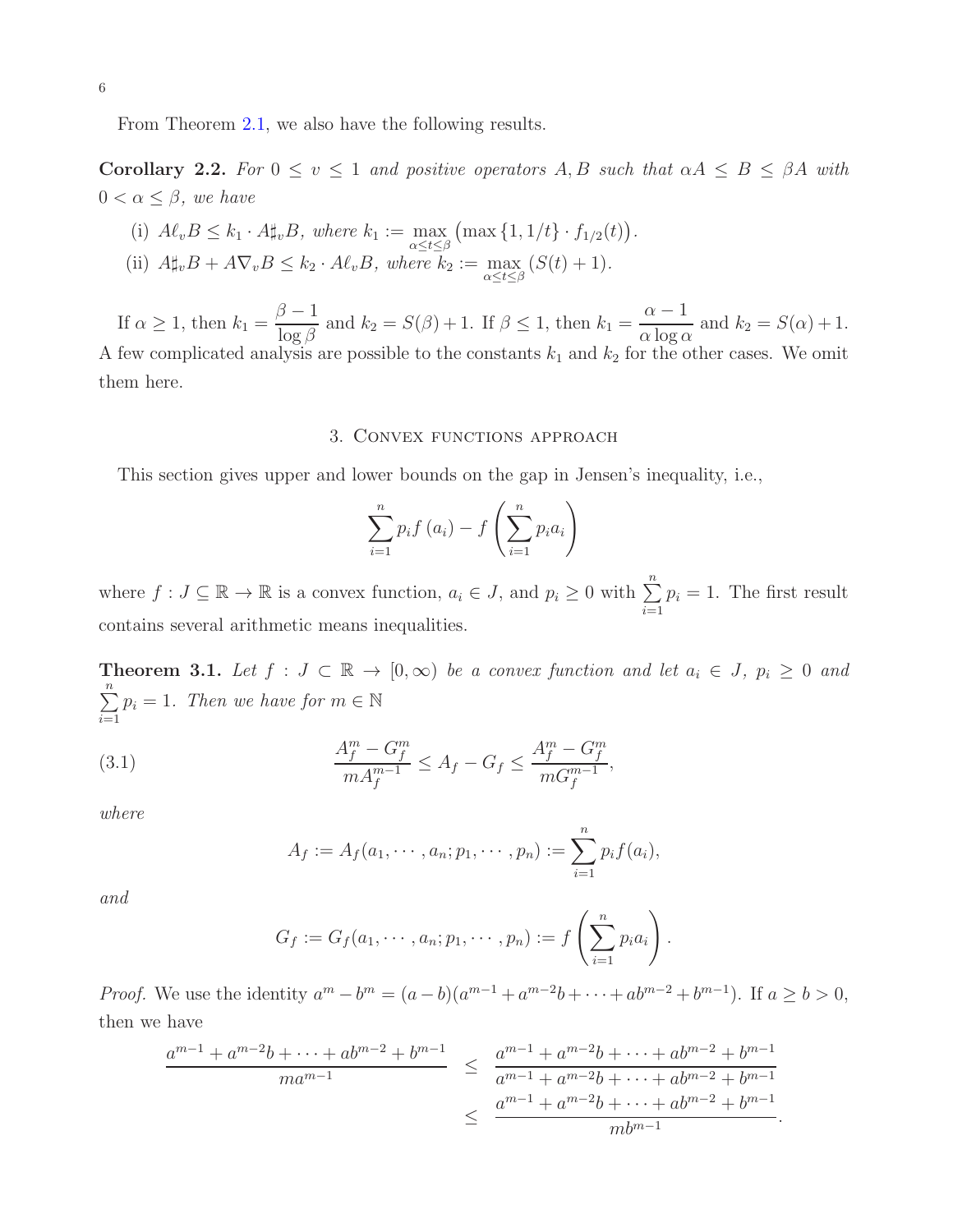Multiplying  $a - b \geq 0$  to both sides in the inequalities above, we have

(3.2) 
$$
\frac{a^m - b^m}{ma^{m-1}} \le a - b \le \frac{a^m - b^m}{mb^{m-1}}.
$$

From Jensen inequality, we have  $A_f \geq G_f$ . Thus we get [\(3.1\)](#page-5-0) by putting  $a := A_f$  and  $b := G_f$ in  $(3.2)$ .

Applying Theorem [3.1](#page-5-1) to  $m = 2$ , gives the following statement.

<span id="page-6-1"></span>**Corollary 3.1.** Let  $f : [a, b] \to [0, \infty)$  be a convex function and let  $0 \le v \le 1$ . Then

<span id="page-6-2"></span><span id="page-6-0"></span>
$$
\frac{\left(f\left(a\right)\nabla_v f\left(b\right)\right)^2 - f^2\left(a\nabla_v b\right)}{2\left(f\left(a\right)\nabla_v f\left(b\right)\right)} \le f\left(a\right)\nabla_v f\left(b\right) - f\left(a\nabla_v b\right)
$$

$$
\le \frac{\left(f\left(a\right)\nabla_v f\left(b\right)\right)^2 - f^2\left(a\nabla_v b\right)}{2f\left(a\nabla_v b\right)}.
$$

The well-known Hermite-Hadamard inequality states that

(3.3) 
$$
f\left(\frac{a+b}{2}\right) \le \int_0^1 f(a\nabla_v b) dv \le \frac{f(a)+f(b)}{2}
$$

for a convex function  $f : [a, b] \to (0, \infty)$ . By Corollary [3.1,](#page-6-1) we have a new interpolation of  $(3.3).$  $(3.3).$ 

<span id="page-6-3"></span>**Corollary 3.2.** Let  $f : [a, b] \rightarrow (0, \infty)$  be a convex function. Then we have

$$
\int_0^1 f(a\nabla_v b) dv - \int_0^1 \frac{f^2(a\nabla_v b)}{f(a)\nabla_v f(b)} dv \leq \frac{f(a) + f(b)}{2} - \int_0^1 f(a\nabla_v b) dv
$$
  

$$
\leq \int_0^1 \frac{(f(a)\nabla_v f(b))^2}{f(a\nabla_v b)} dv - \frac{f(a) + f(b)}{2}.
$$

*Proof.* Taking integral over  $0 \le v \le 1$  in Corollary [3.1,](#page-6-1) we get

$$
\frac{1}{2} \int_0^1 (f(a) \nabla_v f(b)) dv - \frac{1}{2} \int_0^1 \frac{f^2(a \nabla_v b)}{(f(a) \nabla_v f(b))} dv \le \int_0^1 (f(a) \nabla_v f(b)) dv - \int_0^1 f(a \nabla_v b) dv
$$
  

$$
\le \frac{1}{2} \int_0^1 \frac{(f(a) \nabla_v f(b))^2}{f(a \nabla_v b)} dv - \frac{1}{2} \int_0^1 f(a \nabla_v b) dv
$$

or equivalently,

$$
\frac{1}{2} \frac{f(a) + f(b)}{2} - \frac{1}{2} \int_0^1 \frac{f^2(a\nabla_v b)}{(f(a)\nabla_v f(b))} dv \le \frac{f(a) + f(b)}{2} - \int_0^1 f(a\nabla_v b) dv
$$
  

$$
\le \frac{1}{2} \int_0^1 \frac{(f(a)\nabla_v f(b))^2}{f(a\nabla_v b)} dv - \frac{1}{2} \int_0^1 f(a\nabla_v b) dv.
$$

Adding  $-\frac{1}{2}$ 2  $f(a)+f(b)$  $\frac{f+(b)}{2}$  and  $\frac{1}{2}\int_0^1 f(a\nabla_v b)dv$  to all sides in the above inequalities, then we have the desired inequalities.  $\Box$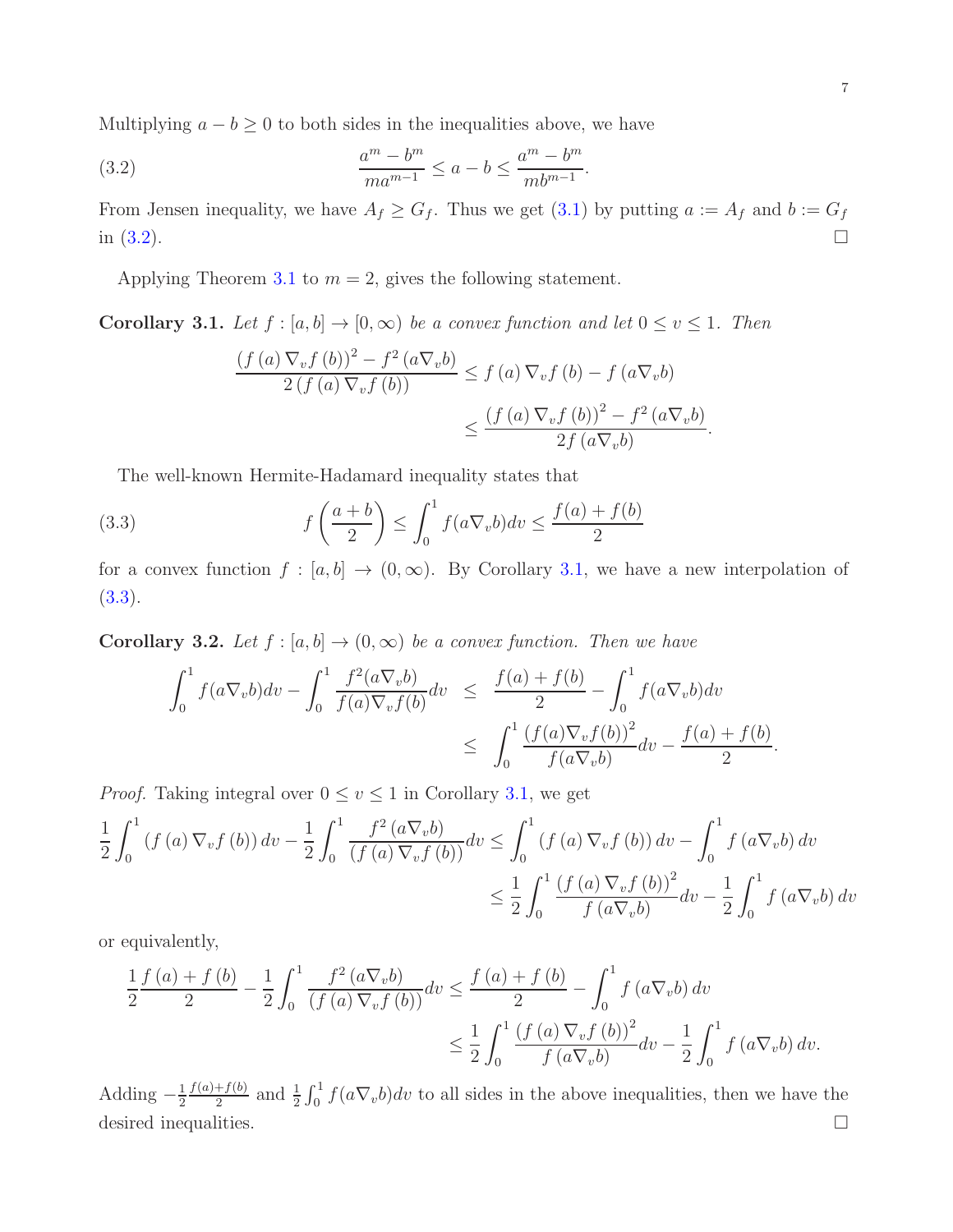**Remark 3.1.** From the first inequality in Corollary [3.2,](#page-6-3) with  $f(a\nabla_v b) > 0$  and  $\frac{f(a\nabla_v b)}{f(a)\nabla_v f(b)}$  $\overline{f(a)\nabla_v f(b)}$ 1, we have

$$
\int_0^1 f(a\nabla_v b) dv \le 2 \int_0^1 f(a\nabla_v b) dv - \int_0^1 \frac{f^2(a\nabla_v b)}{f(a)\nabla_v f(b)} dv \le \frac{f(a) + f(b)}{2}.
$$

The following result establishes an interpolation between the arithmetic and the logarithmic means.

**Theorem 3.2.** For  $a, b > 0$  and  $0 \le v \le 1$ , we have

$$
L_{1/2}(a,b) \leq \frac{1}{2} \left( a \nabla_{1/2} b + \int_0^1 \frac{\left( a \sharp_v b \right)^2}{a \nabla_v b} dv \right) \leq a \nabla_{1/2} b.
$$

Proof. From the first inequality in Corollary [3.2](#page-6-3) we have

$$
2\int_0^1 f(a\nabla_v b) dv \le \frac{f(a) + f(b)}{2} + \int_0^1 \frac{f^2(a\nabla_v b)}{f(a)\nabla_v f(b)} dv.
$$

Now, replacing a and b by  $log a$  and  $log b$ , respectively, we get

$$
2\int_0^1 f(\log a^{1-v}b^v)dv \le \frac{f(\log a) + f(\log b)}{2} + \int_0^1 \frac{f^2(\log a^{1-v}b^v)}{f(\log a)\nabla_v f(\log b)}dv.
$$

By choosing  $f(v) = \exp v$ , we have

$$
2\int_0^1 a^{1-v}b^v dv \le \frac{a+b}{2} + \int_0^1 \frac{(a^{1-v}b^v)^2}{(1-v)a + vb} dv.
$$

Since  $a^{1-v}b^v \le (1-v)a + vb$ , we have

$$
2\left(\frac{b-a}{\log b - \log a}\right) \le \frac{a+b}{2} + \int_0^1 \frac{(a^{1-v}b^v)^2}{(1-v)a + vb} dv
$$
  
 
$$
\le \frac{a+b}{2} + \int_0^1 ((1-v)a + vb) dv = a+b
$$

which completes the proof.  $\Box$ 

<span id="page-7-0"></span>Corollary 3.3. Let  $x, y > 0$ . Then

(3.4) 
$$
\frac{(x-y)^2}{4(x+y)} \le \frac{x+y}{2} - \sqrt{xy} \le \frac{(x-y)^2}{8\sqrt{xy}}.
$$

*Proof.* Given  $x, y > 0$ , define the function  $f : [0, 1] \rightarrow [0, \infty)$  by  $f(t) = x^{1-t}y^t$ . Letting  $a =$  $0, b = 1$  in Corollary [3.1,](#page-6-1) we have

$$
f(a) = x, f(b) = y, f(a\nabla_v b) = x\sharp_v y
$$
 and  $f(a)\nabla_v f(b) = x\nabla_v y$ .

Substituting these values in Theorem [3.1](#page-6-1) with  $v = \frac{1}{2}$  $\frac{1}{2}$  implies the desired inequalities.  $\Box$ 

One can formulate a noncommutative version of Corollary [3.3.](#page-7-0)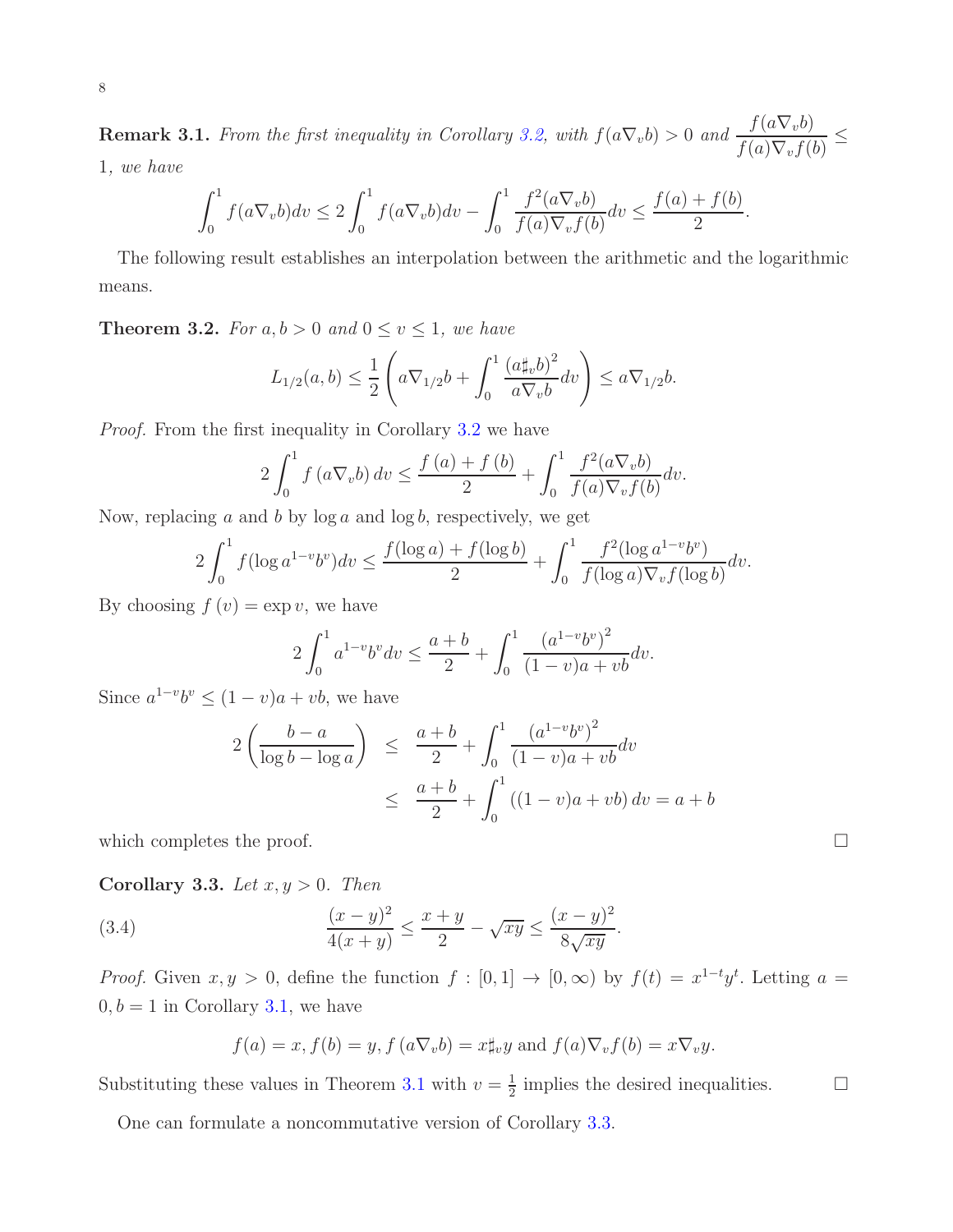Corollary 3.4. For positive operators A, B, we have

$$
\frac{1}{4} (B - 3A) + \frac{1}{2} A!_{1/2} (AB^{-1}A) \le A \nabla_{1/2} B - A \sharp_{1/2} B \le \frac{1}{8} (A \sharp_{3/2} B - 2A \sharp_{1/2} B + A \sharp_{-1/2} B),
$$
  
where  $A \sharp_v B := A^{1/2} (A^{-1/2} B A^{-1/2})^v A^{1/2}$  is defined for all real number v.

It is interesting that Corollary [3.3](#page-7-0) refines the well known inequality [\[3\]](#page-9-5):

(3.5) 
$$
\frac{1}{8} \frac{(x-y)^2}{y} \le \frac{x+y}{2} - \sqrt{xy} \le \frac{1}{8} \frac{(x-y)^2}{x},
$$

valid for  $x \leq y$ .

The next theorem refines Theorem [3.1](#page-5-1)

**Theorem 3.3.** Let  $f : J \subset \mathbb{R} \to [0, \infty)$  be a convex function and let  $a_i \in J$ ,  $p_i \geq 0$  and  $\sum_{n=1}^{\infty}$  $\sum_{i=1}^{N} p_i = 1$ . Then we have for  $m \in \mathbb{N}$ 

<span id="page-8-0"></span>(3.6) 
$$
\frac{(A_f^m - G_f^m)(A_f - \sqrt{A_f G_f})}{A_f^m - (\sqrt{A_f G_f})^m} \le A_f - G_f \le \frac{(A_f^m - G_f^m)(A_f - \sqrt{A_f G_f})}{(A_f + G_f - \sqrt{A_f G_f})^m - G_f^m}
$$

where  $A_f$  and  $G_f$  are defined as in Theorem [3.1.](#page-5-1)

*Proof.* Let  $a \geq b > 0$ . We put

$$
g(a,b) := a^{m-1} + a^{m-2}b + \dots + ab^{m-2} + b^{m-1} = \frac{a^m - b^m}{a - b} \ge 0.
$$

Note that  $\frac{\partial g(a, b)}{\partial}$  $\frac{\partial a}{\partial a}$  > 0 for a fixed  $b > 0$ ,  $\partial g(a,b)$  $\frac{\partial}{\partial b}$  > 0 for a fixed  $a > 0$ , and we have the inequalities  $b \le \sqrt{ab} \le \frac{a+b}{2} \le a+b-\sqrt{ab} \le a$ . We consider the case  $a > b$ . Then we get

$$
g(a+b-\sqrt{ab},b) < g(a,b) < g(a,\sqrt{ab}).
$$

That is,

$$
\frac{(a+b-\sqrt{ab})^m-b^m}{a-\sqrt{ab}} < g(a,b) < \frac{a^m-(\sqrt{ab})^m}{a-\sqrt{ab}}.
$$

Thus we have

<span id="page-8-1"></span>
$$
\frac{g(a,b)(a-\sqrt{ab})}{a^m-(\sqrt{ab})^m} < \frac{g(a,b)}{g(a,b)} < \frac{g(a,b)(a-\sqrt{ab})}{(a+b-\sqrt{ab})^m - b^m}.
$$

Therefore we have

(3.7) 
$$
\frac{(a^m - b^m)(a - \sqrt{ab})}{a^m - (\sqrt{ab})^m} \le a - b \le \frac{(a^m - b^m)(a - \sqrt{ab})}{(a + b - \sqrt{ab})^m - b^m}
$$

which includes the case  $a = b$ . From Jensen inequality, we have  $A_f \geq G_f$ . Therefore we get [\(3.6\)](#page-8-0) by putting  $a := A_f$  and  $b := G_f$  in [\(3.7\)](#page-8-1).

We also show an alternative double inequality whose upper bound gives a refinement of that in Theorem [3.1.](#page-5-1)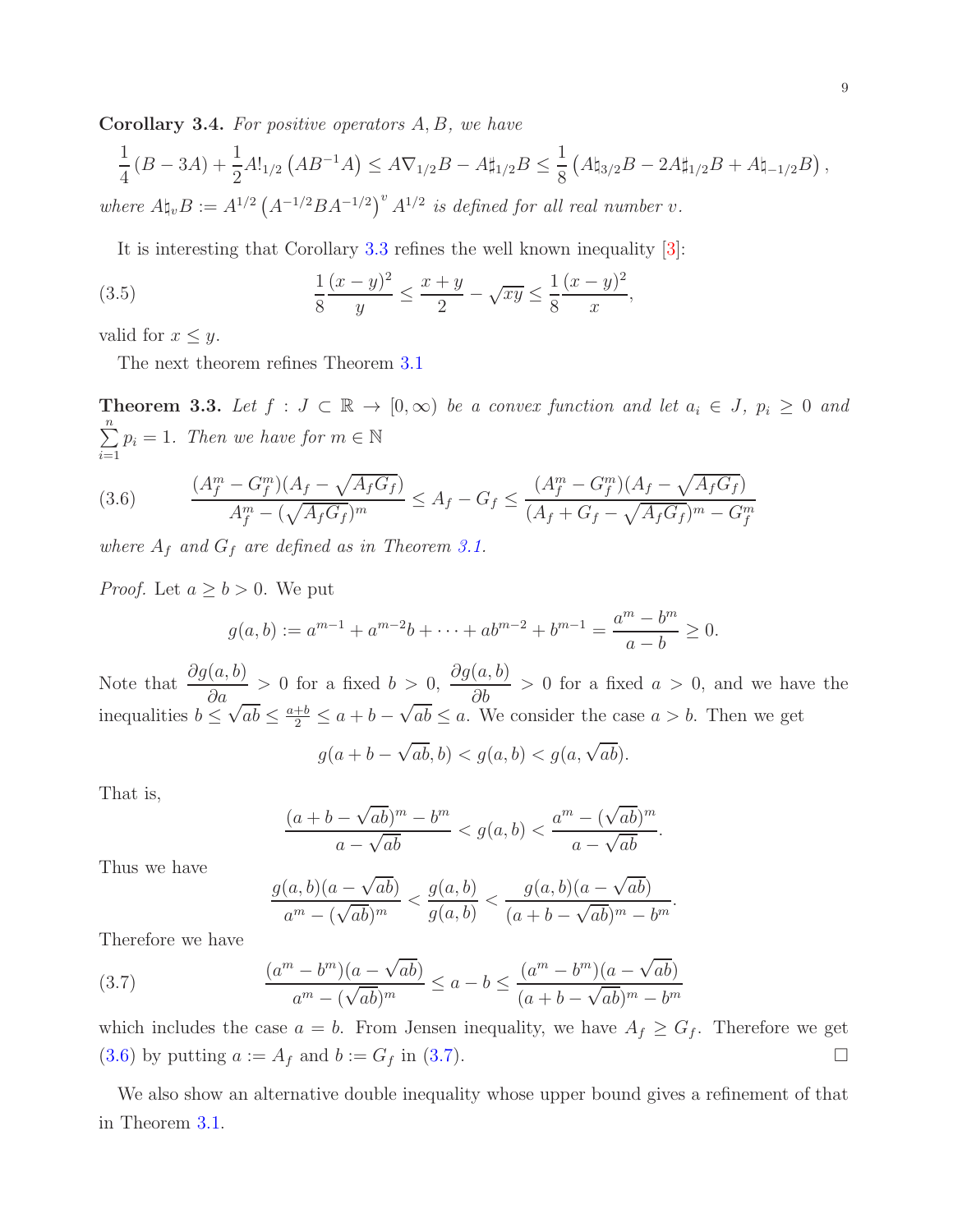**Theorem 3.4.** Let  $f : J \subset \mathbb{R} \to [0, \infty)$  be a convex function and let  $a_i \in J$ ,  $p_i \geq 0$  and  $\sum_{n=1}^{\infty}$  $\sum_{i=1}^{N} p_i = 1$ . Then we have for  $m \in \mathbb{N}$ 

(3.8) 
$$
\frac{m(A_f G_f)^{\frac{m-1}{2}}(A_f - G_f)^2}{A_f^m - G_f^m} \le A_f - G_f \le \frac{A_f^m - G_f^m}{m(A_f G_f)^{\frac{m-1}{2}}}
$$

where  $A_f$  and  $G_f$  are defined as in Theorem [3.1.](#page-5-1)

*Proof.* Let  $a \geq b > 0$ . We put

<span id="page-9-6"></span>
$$
g(a,b) := a^{m-1} + a^{m-2}b + \dots + ab^{m-2} + b^{m-1} = \frac{a^m - b^m}{a - b} \ge 0.
$$

We consider the case  $a > b$ . Since  $g(a, b) > m(ab)^{\frac{m-1}{2}}$ , we get

$$
\frac{m(ab)^{\frac{m-1}{2}}}{g(a,b)} < \frac{g(a,b)}{g(a,b)} < \frac{g(a,b)}{m(ab)^{\frac{m-1}{2}}}.
$$

That is,

<span id="page-9-7"></span>
$$
\frac{m(ab)^{\frac{m-1}{2}}(a-b)}{a^m-b^m} < \frac{g(a,b)}{g(a,b)} < \frac{a^m-b^m}{m(ab)^{\frac{m-1}{2}}(a-b)}.
$$

Therefore we have

(3.9) 
$$
\frac{m(ab)^{\frac{m-1}{2}}(a-b)^2}{a^m-b^m} \le a-b \le \frac{a^m-b^m}{m(ab)^{\frac{m-1}{2}}}.
$$

which includes the case  $a = b$ . From Jensen inequality, we have  $A_f \geq G_f$ . Therefore we get [\(3.8\)](#page-9-6) by putting  $a := A_f$  and  $b := G_f$  in [\(3.9\)](#page-9-7).

### Acknowledgement

This work was partially supported by JPSP KAKENHI Grant Number 16K05257 and 19K03525.

#### **REFERENCES**

- <span id="page-9-2"></span><span id="page-9-0"></span>[1] S. Furuichi and N. Minculete, Refined inequalities on the weighted logarithmic mean, to appear in J. Math. Inequal.
- <span id="page-9-5"></span>[2] S. Furuichi and H. R. Moradi, Advances in Mathematical Inequalities, De Gruyter, 2020.
- <span id="page-9-1"></span>[3] D. S. Mitrinović, *Analytic inequalities*, Springer-Verlag, 1970.
- <span id="page-9-3"></span>[4] R. Pal, M. Singh, M. S. Moslehian and J. S. Aujla, A new class of operator monotone functions via operator means, Linear and Multilinear Algebra,  $64(12)(2016)$ ,  $2463-2473$ .
- <span id="page-9-4"></span>[5] M. Raïssouli and S. Furuichi, On weighted means and their inequalities, arXiv:2005.11448.
- [6] M. Raïssouli and S. Furuichi, *The logarithmic mean of two convex functionals*, to appear in Open Math.

(S. Furuichi) Department of Information Science, College of Humanities and Sciences, Nihon University, 3-25-40, Sakurajyousui,

Setagaya-ku, Tokyo, 156-8550, Japan

E-mail address: furuichi@chs.nihon-u.ac.jp

(K. Yanagi) Department of Mathematics, Josai University, 1-1, Keyakidai, Sakado City, Saitama, 350-0295, Japan